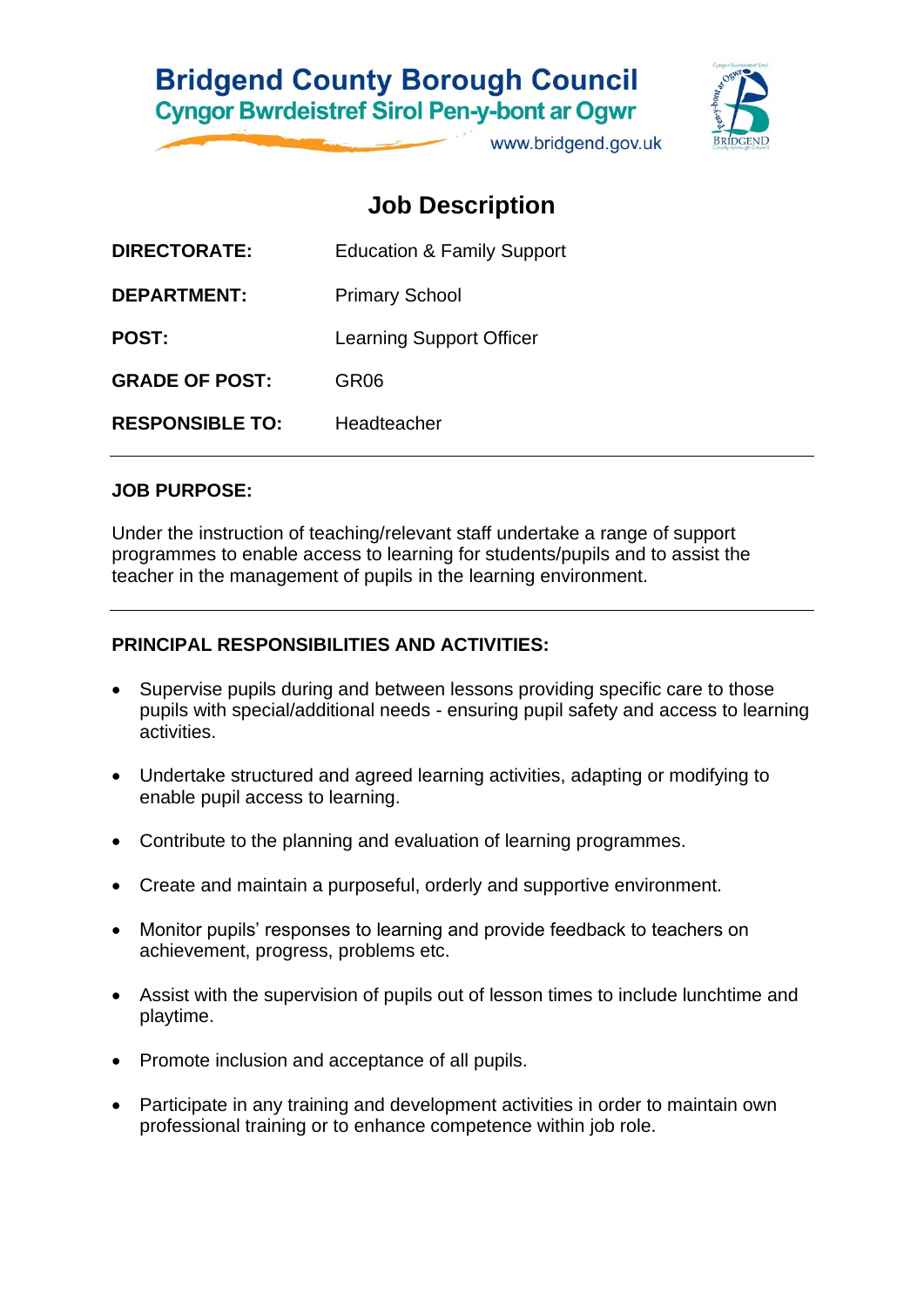# **Bridgend County Borough Council Cyngor Bwrdeistref Sirol Pen-y-bont ar Ogwr**



www.bridgend.gov.uk

• Undertake any duties and responsibilities commensurate with the grade of the post.

#### **GENERAL DUTIES**

#### **Health and Safety**

To fulfil the general and specific roles and responsibilities detailed in the [Health and](http://www.bridgenders.net/healthandsafety/Documents/Policies/Corporate%20Health%20and%20Safety%20Policy.pdf)  [Safety Policy](http://www.bridgenders.net/healthandsafety/Documents/Policies/Corporate%20Health%20and%20Safety%20Policy.pdf)

#### **Equal Opportunities**

To ensure that all activities are operated in accordance with Equal Opportunities legislation and best practice.

#### **Safeguarding**

Protecting children, young people or adults at risk is a core responsibility of all employees. Any concerns should be reported to the Adult Safeguarding Team or Children's IAA Service within MASH.

#### **Review and Right to Vary**

This Job Description is as currently applies and will be reviewed regularly. You may be required to undertake other tasks that can be reasonably assigned to you, including development activities, which are within your capability and grade.

#### **Criminal Records Check**

This post requires a criminal records check through the Disclosure & Barring Service (DBS)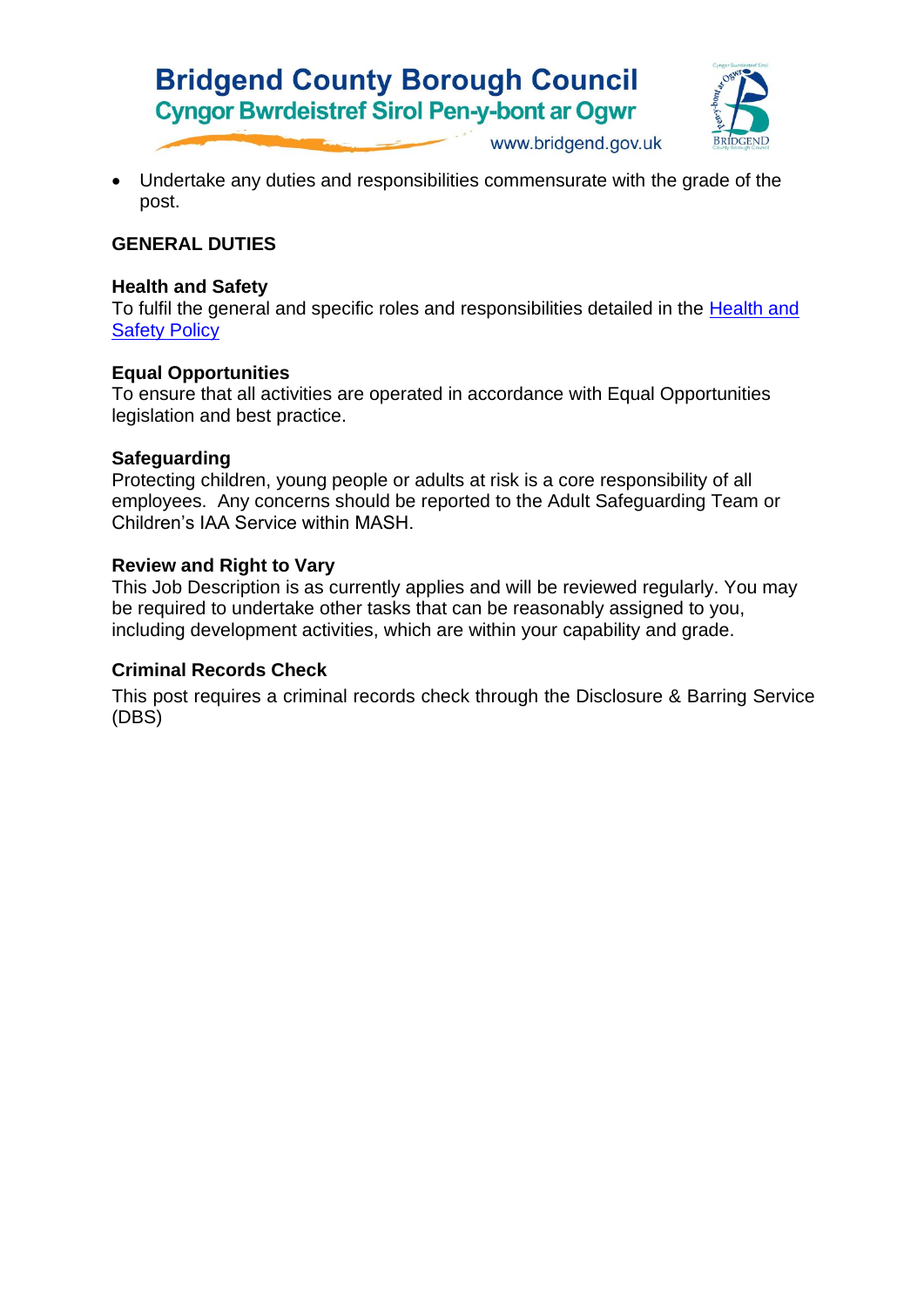# **Bridgend County Borough Council Cyngor Bwrdeistref Sirol Pen-y-bont ar Ogwr**



www.bridgend.gov.uk

## **Person Specification**

### **Learning Support Offices**

The following attributes represent the range of skills, abilities and experiences etc. relevant to this position. Applicants are expected to meet the attributes that have been identified as essential

| <b>Attributes</b>                                                   | <b>Requirements</b>                                                                                           | <b>Essential</b> | <b>Method of</b><br><b>Evaluation/ Testing</b>              |  |
|---------------------------------------------------------------------|---------------------------------------------------------------------------------------------------------------|------------------|-------------------------------------------------------------|--|
| <b>Qualifications,</b><br><b>Education &amp;</b><br><b>Training</b> | NVQ level 3 for Teaching<br>$\bullet$<br>Assistants or equivalent or<br>demonstrable experience.              | Yes              | Production of original<br>Qualification<br>Certificates and |  |
|                                                                     | Registration with the<br><b>Education Workforce Council.</b>                                                  | Yes              | application form.                                           |  |
|                                                                     | First Aid training (or<br>willingness to undertake).                                                          | Yes              |                                                             |  |
| Knowledge &<br><b>Experience</b>                                    | Experience of working with or<br>$\bullet$<br>caring for children.                                            | Yes              | Interview, application<br>form and selection<br>process.    |  |
|                                                                     | General understanding of<br>national/ foundation stage<br>curriculum.                                         | Yes              |                                                             |  |
|                                                                     | Basic understanding of child<br>development and learning.                                                     | Yes              |                                                             |  |
|                                                                     | Experience of working with<br>children of primary age and<br>with SEN                                         | Yes              |                                                             |  |
| <b>Skills &amp;</b><br><b>Personal</b><br><b>Qualities</b>          | Good literacy and numeracy<br>$\bullet$<br>skills.                                                            | Yes              | Interview, application<br>form, and selection<br>process.   |  |
|                                                                     | Effective use of ICT to support<br>learning                                                                   | Yes              |                                                             |  |
|                                                                     | Ability to develop learning<br>plans and monitor progress,<br>presenting information clearly<br>and concisely | Yes              |                                                             |  |